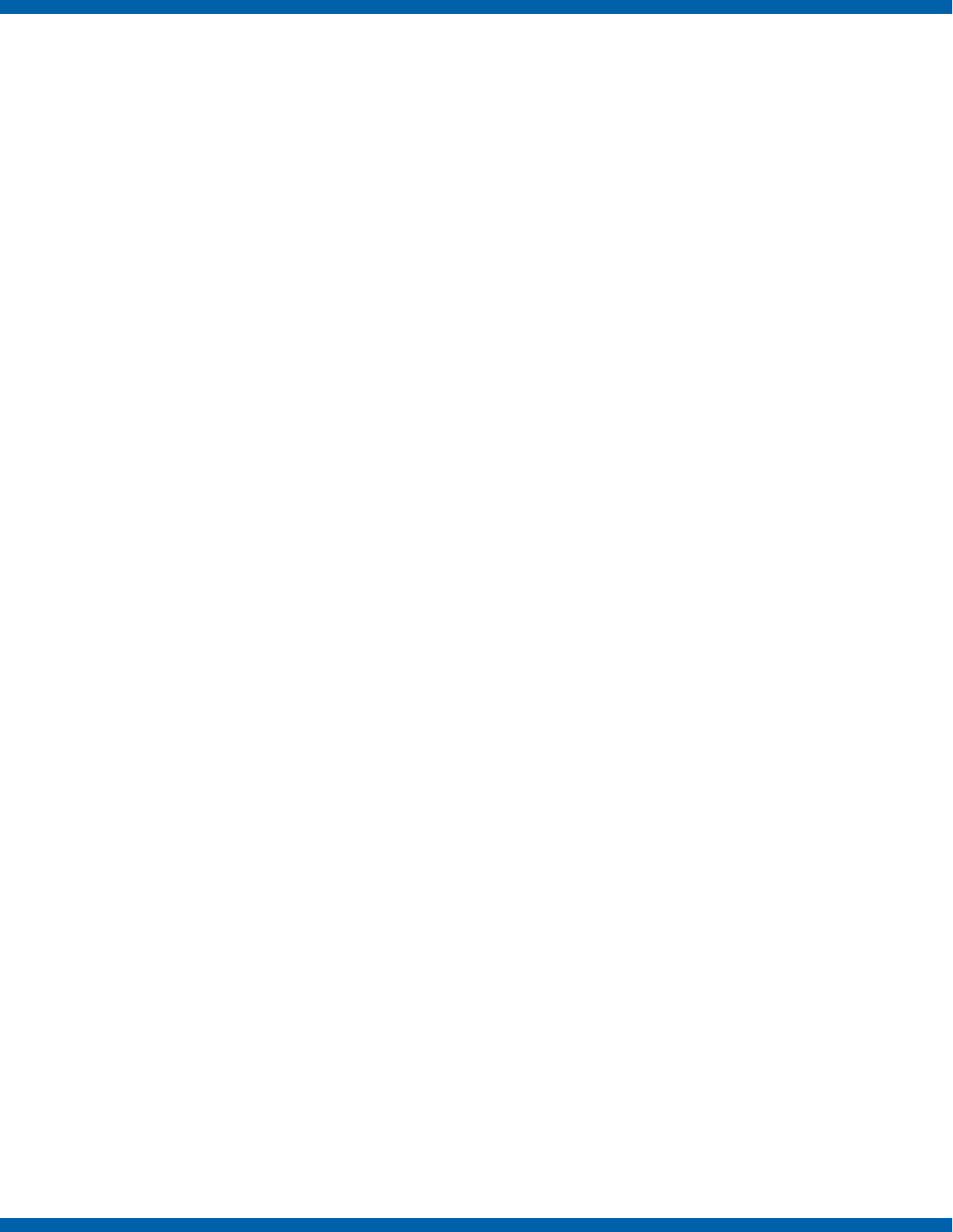## **TABLE OF CONTENTS**

| $\emph{Are you a continuing contract teacher? \textit{} \textit{} \textit{} \textit{} \textit{} \textit{} \textit{} \textit{} \textit{} \textit{} \textit{} \textit{} \textit{} \textit{} \textit{} \textit{} \textit{} \textit{} \textit{} \textit{} \textit{} \textit{} \textit{} \textit{} \textit{} \textit{} \textit{} \textit{} \textit{} \textit{} \textit{} \textit{} \textit{} \textit{} \textit{$ |
|-------------------------------------------------------------------------------------------------------------------------------------------------------------------------------------------------------------------------------------------------------------------------------------------------------------------------------------------------------------------------------------------------------------|
|                                                                                                                                                                                                                                                                                                                                                                                                             |
|                                                                                                                                                                                                                                                                                                                                                                                                             |
|                                                                                                                                                                                                                                                                                                                                                                                                             |
|                                                                                                                                                                                                                                                                                                                                                                                                             |
| $Investigate Form 16$                                                                                                                                                                                                                                                                                                                                                                                       |

#### **RULE NUMBER ONE** DO NOT VOLUNTARILY RESIGN

**RULE NUMBER TWO DO NOT VOLUNTARILY ACCEPT A REDUCED CONTRACT** 

**RULE NUMBER THREE WHEN IN DOUBT, CONTACT YOUR EDUCATION MINNESOTA FIELD OFFICE**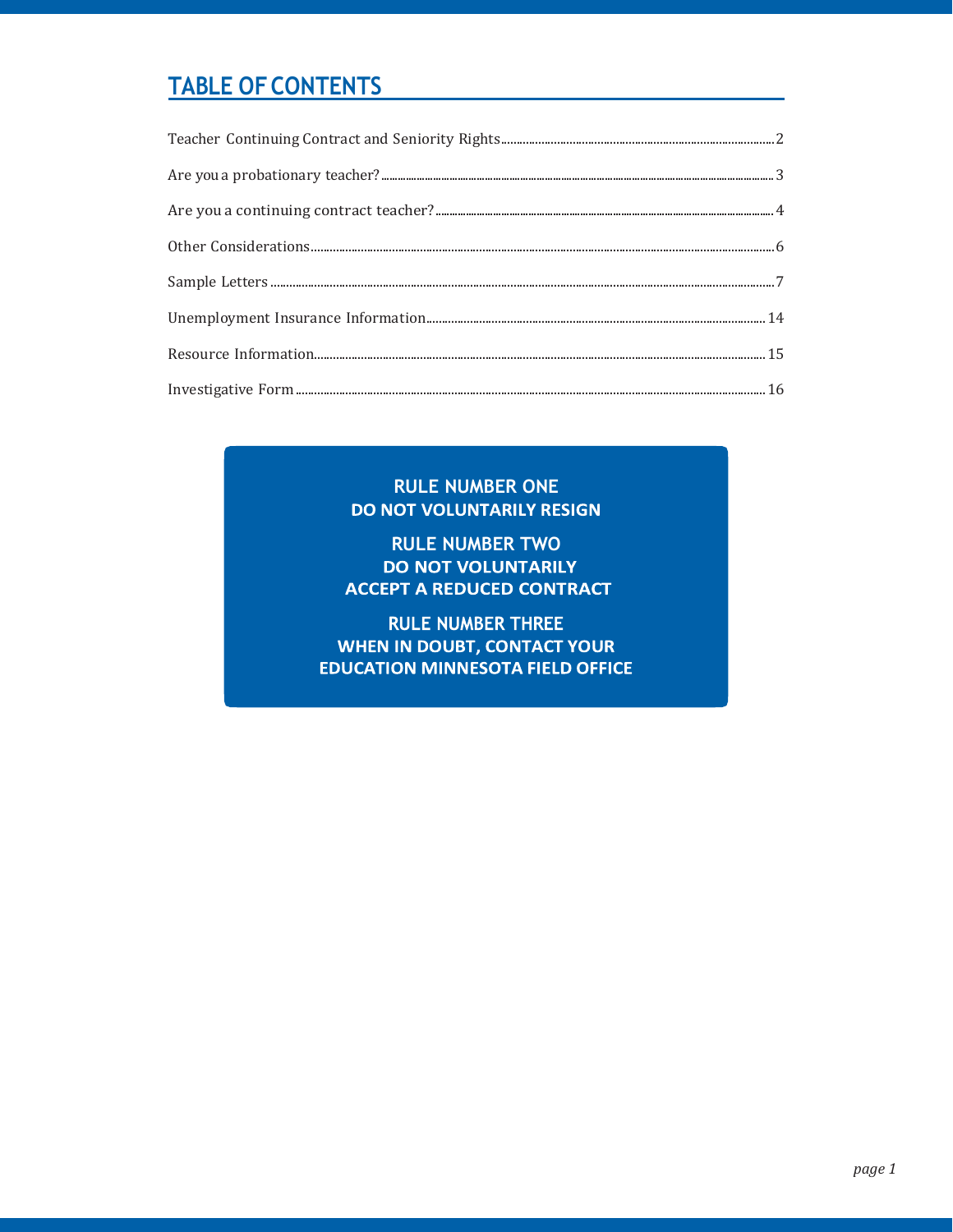## <span id="page-3-0"></span>**Teacher Continuing Contract and Seniority Rights**

When a school district begins reducing teaching positions, there is a great deal of concern about the unrequested leave of absence (ULA)/Non-Renewal process and the rights of individual teachers.

If you have questions about seniority or the ULA/Non-Renewal process: Contact your Local **President or your Member Rights Advocate for assistance!**

- **• Do not voluntarily resign.** This is important for probationary as well as continuing contract teachers. Resigning could jeopardize your eligibility for unemployment compensation benefits. Resigning permanently severs your relationship with the school district. By resigning, you are forfeiting any right you might have to be recalled to an open position.
- **• Do notvoluntarily reduceyour work time** (i.e., full-time to half-time). This could jeopardize your right to be recalled to the full extent of your position.
- It is possible for probationary teachers to simply have their contracts non-renewed. Written notification of non-renewal must occur before July 1. If you are notified that your contract is non-renewed, immediately contact your Local President or Member Rights Advocate for assistance.
- Written notification is generally required when a school district proposes to place a continuing contract teacher on ULA. The teacher then has limited time to request a hearing challenging the proposal. Look to the collective bargaining agreement (CBA) for the ULA notification and hearing procedures that apply.
- Don't assume that the information you receive from the district is accurate or complete. If you received notification about non-renewal or ULA/Non-Renewal, don't wait and don't resign – protect your rights under your contract and state statute by immediately contacting your Local President or Member Rights Advocate for assistance.
- If you are placed on ULA, it is in your best interest to monitor School Board action and postings over the summer months. Watch for open positions and assert your right to be recalled to any position for which you are licensed. Contact your Local President or Member Rights Advocate if you believe you have not been offered recall to a position you are licensed for.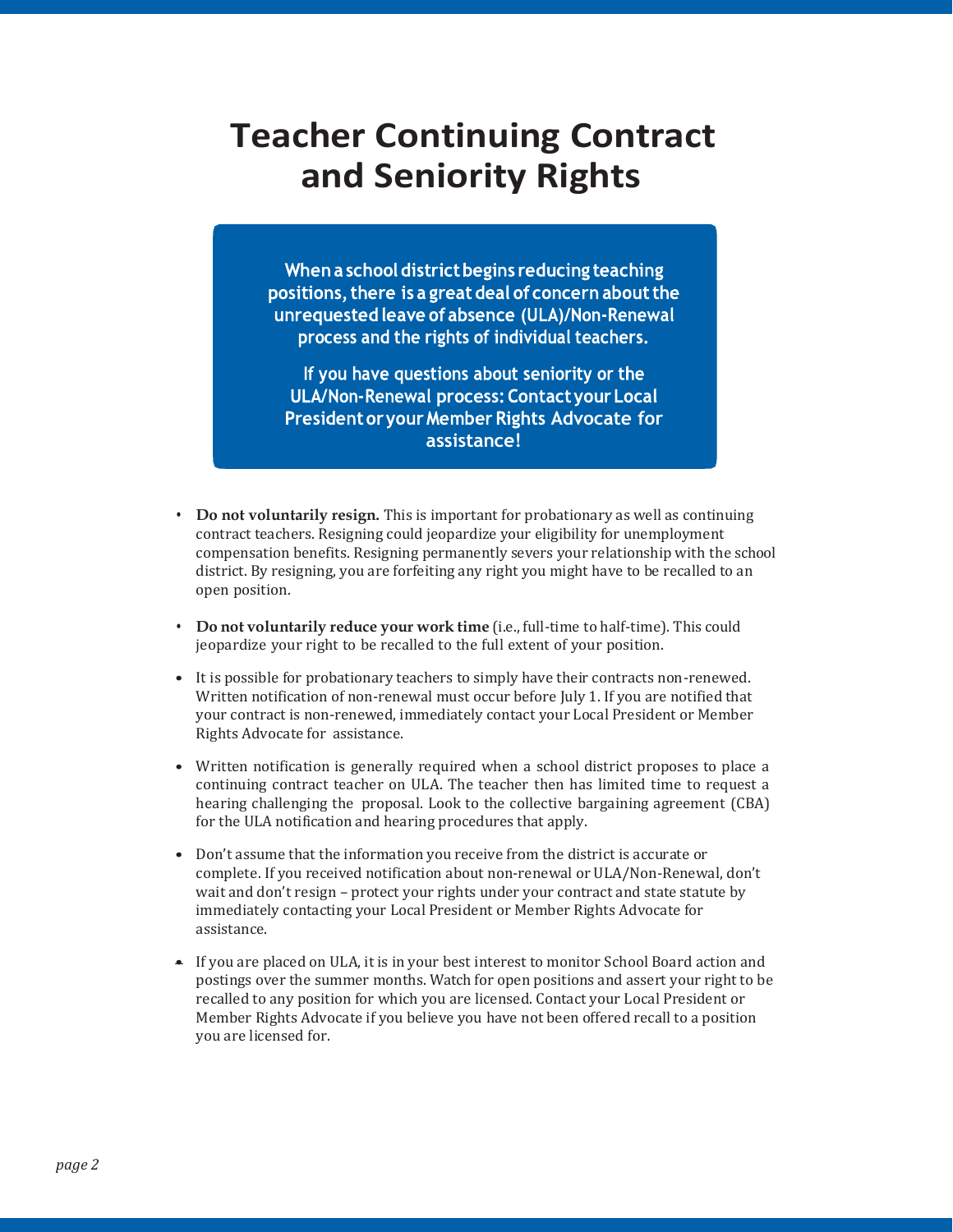## **Are you a probationary teacher?**

#### *Minnesota Statutes § 122A.40 states:*

"Subd. 5(a). Probationary Period. The first three consecutive years of a teacher's first teaching experience in Minnesota in a single district is deemed to be a probationary period of employment, and, the probationary period in each district in which the teacher is thereafter employed shall be one year."

#### *It should be noted that:*

- Any licensed teacher—full-time, part-time (even one hour a day), Title I, etc.—can earn continuing contract status. The exceptions are Community Education Early Childhood-Family Education (ECFE) and Adult Basic Education (ABE) teachers and those not licensed by PELSB (occupational therapists, physical therapists, music therapists, art therapists, and audiologists).
- Time spent as a long-term substitute may be eligible toward achieving continuing contract status if the teacher works an entire school year to replace a single teacher.
- A probationary teacher must complete at least 120 days of teaching service each year during a probationary period. Days devoted to parent-teacher conferences, teachers' workshops, and other staff development opportunities and days on which a teacher is absent from school do not count as days of teaching service under this section. During the peacetime emergency of 2019-20 and 2020-21 there were some days designated as instructional even though they were used for planning, and these days do count toward probation.
- Unless the contract specifies otherwise, probationary teachers do not hold seniority over other probationary teachers.
- A teacher who has completed three consecutive years in a Minnesota school district, must serve only a one-year probationary period in any other Minnesota school district (except in Duluth, Minneapolis, Rochester and St. Paul).
- If a district wants to nonrenew a teacher in their final year of probation, it must provide written notice of board action before July 1, stating that their contract is being nonrenewed. If such a notice is not received, the teacher automatically has a contract for the next year and is no longer probationary.
- A teacher whose first three years of consecutive employment are interrupted for active military service and who promptly resumes teaching under federal reemployment guidelines is considered to have a consecutive teaching experience.
- A teacher whose first three years of consecutive employment are interrupted for maternity, paternity, or medical leave and who resumes teaching within 12 months of when the leave began is considered to have consecutive teaching experience.

#### *Other rights and protections for probationary teachers*

- A probationary teacher may request the reasons for their termination from the School Board. Consult with your Local President or Member Rights Advocate before taking this action. (See sample letter #4)
- Probationary teachers may be placed on Unrequested Leave of Absence if such a practice is allowed by the contract.
- Begin your preparation to search for a new position by collecting written recommendations from your immediate supervisor and other professionals who have first-hand knowledge of your teaching performance.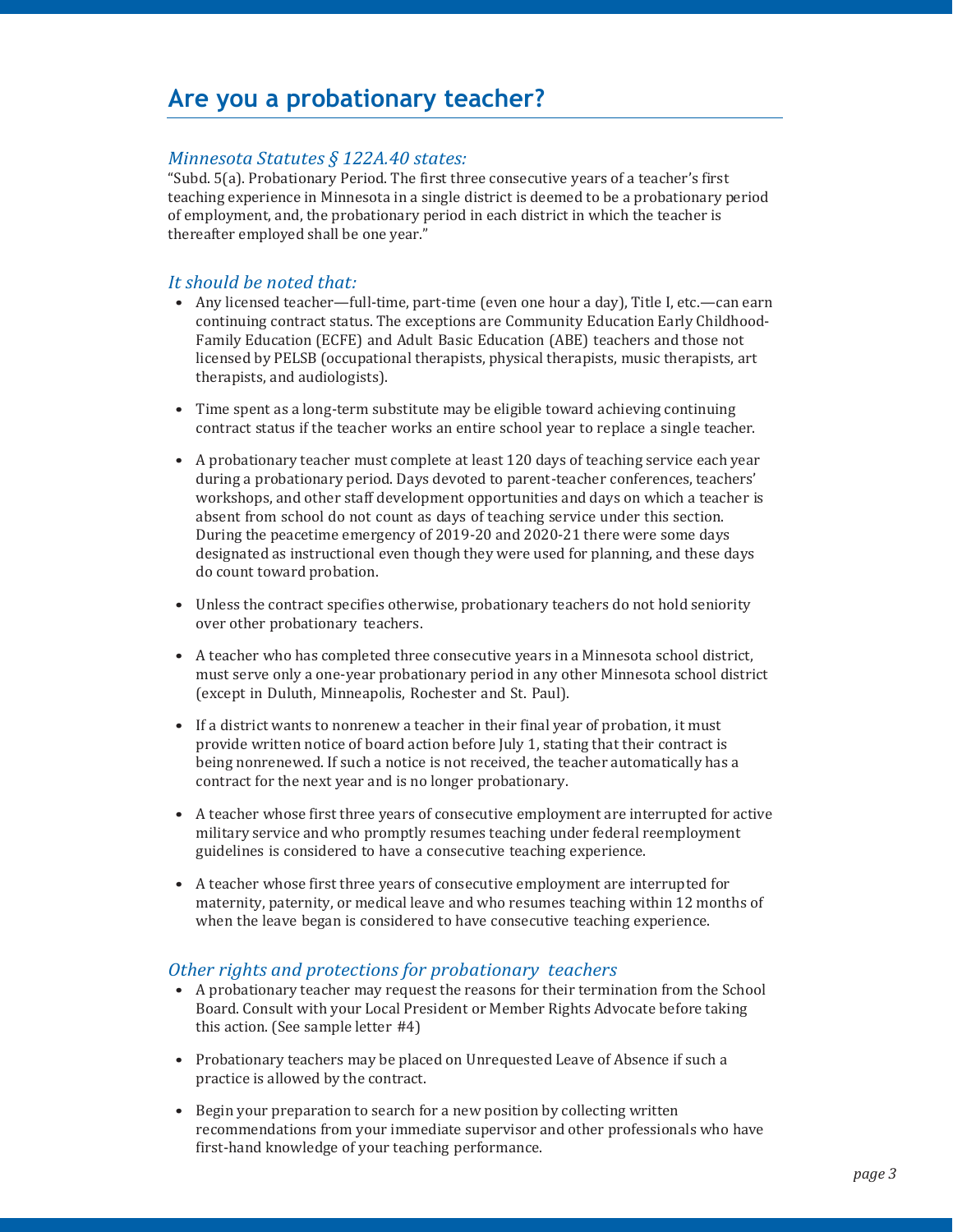## **Are you a continuing contract teacher?**

Teachers who teach in Duluth, Minneapolis, Rochester and St. Paul (cities of the first class) are covered by a different statute, Minnesota Statutes § 122A.41. These teachers have "tenure" rights, rather than "continuing contract" rights.

Minnesota statute allows school districts to place teachers on unrequested leave of absence for one of four reasons: discontinuance of position, lack of pupils, merger of classes caused by consolidation of districts and/or financial limitations. The statute previously contained a default procedure for layoffs, but that process has now been replaced with the obligation for school districts and exclusive representatives to negotiate a plan providing for ULA.

Check your contract first for specific language about ULA procedures. Beginning with the 2019-21 collective bargaining agreements, ULA procedure will be solely governed by the ULA provisions in the CBA unless affected by future legislation.

## **Other rights and protections for continuing contract teachers**

- Continuing contract teachers accrue seniority in all areas for which they are licensed for the entire number of years of continuous employment in the district, unless your contract provides otherwise.
- A teacher's seniority date is their first day of actual service in the district, unless your contract specifies a different date.
- Part-time teachers accrue a full year of seniority for each year of continuous employment in the district, unless your contract provides otherwise.
- In the case of equal seniority, see your contract for the tie-breaking procedure(s) to be used.
- A school district might have to realign teachers in order to retain the most senior teacher. Check your contract for realignment procedures.

## **Continuing contract teachers have recall rights**

- Under the previous law, continuing contract teachers were recalled in the inverse order of placement on unrequested leave of absence. Teachers were eligible for recall for a period of five years. Check your contract for current rules.
- A teacher can be recalled to any position for which the teacher is licensed, unless your contract has other specifications. A district may seek an Out of Field Permission under applicable law, but it is not required. (See Minn. R. 8710.0320)
- Teachers who acquire a new license should immediately notify the school district and request reinstatement if there is a vacant position. (See sample letter #3)
- Most contracts will provide that no new teacher may be hired while there is a teacher on unrequested leave of absence who is licensed to fill a vacancy.

#### What should a teacher on recall do?

1. Monitor School Board meetings and district postings during the summer. If a position becomes available, make sure you are recalled. If not, contact your Local President/MRA and Field Staff immediately to assist you in challenging the district's failure to recall you.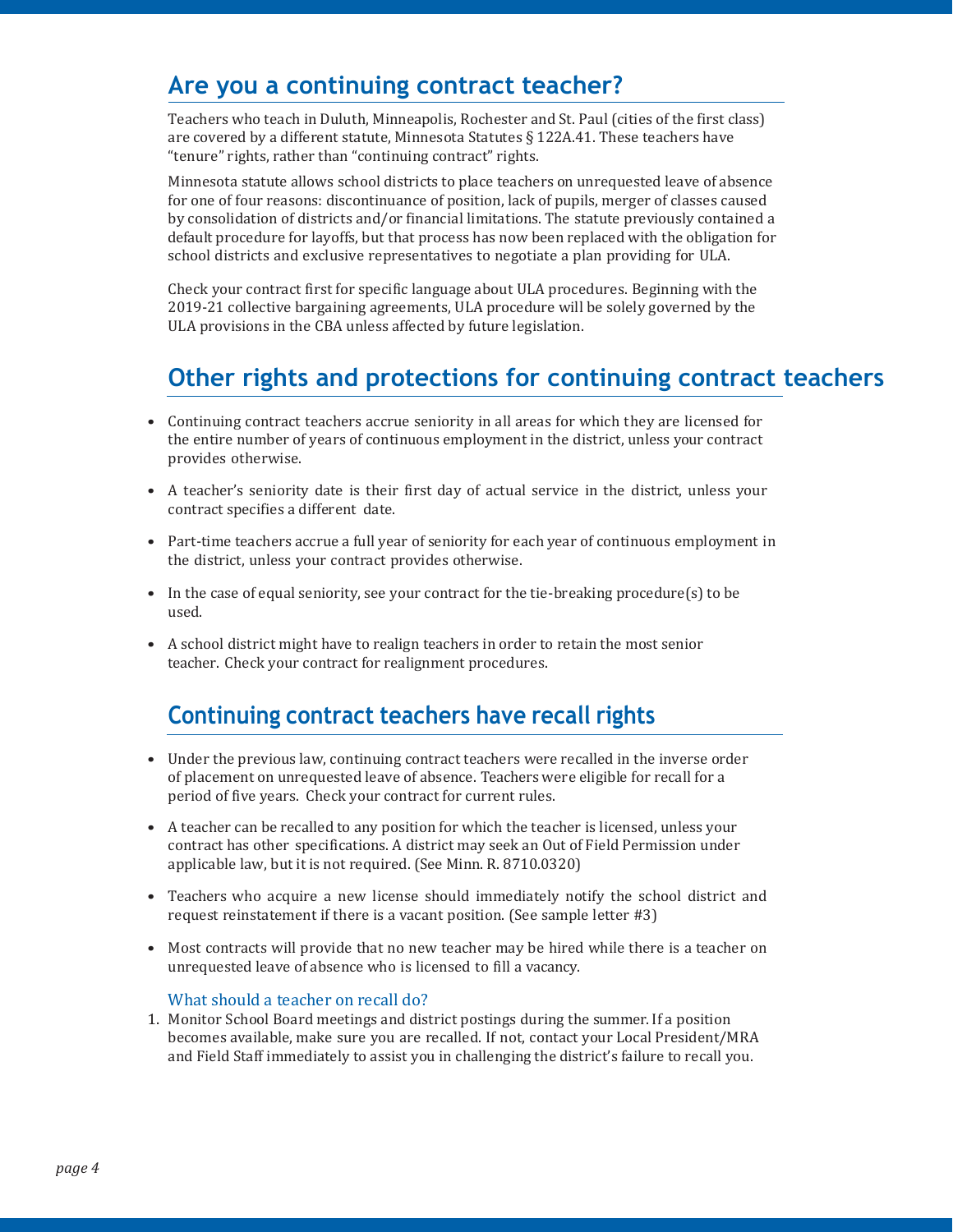- 2. If required by the contract, send a letter to the school district requesting reinstatement when available, (the statute used to contain an April 1 deadline). Notify the school district about any changes in your license immediately. (See sample letter #3). Keep a copy of the letter for your file. You may teach in another district, substitute teach or change occupations and not forfeit your recall rights. However, the district is not required to hold a position for you if you are under contract with another district at the time the opening is offered.
- 3. Make sure the school district has your current mailing address on file. If the school district cannot find you, then it has no obligation to recall you.
- 4. Maintain your Education Minnesota membership. You are not required to maintain membership while on ULA/Non-Renewal for the local union to enforce the terms and conditions of the CBA on your behalf. However, membership includes your right to legal services if you need them for an individual challenge, an MDE complaint or licensure matter. [http://www.educationminnesota.org/e](http://www.educationminnesota.org/)n/membership.aspx
- 5. If you are recalled, you have 30 days to accept the offered position, unless your contract identifies a different number of days. (See sample letter #6)

## **ULAProcedure/Challenges**

- 1. The contract will contain the relevant procedures for proposing and placing you on ULA.
- 2. There will be a mechanism in the contract for challenging a decision (either through a hearing or arbitration).
- 3. Challenging the decision will maintain the timeline for preserving your rights. There are many possible reasons to challenge a school district's ULA decision. Contact your Field Staff for assistance in determining if there are legal grounds for such a challenge.
- 4. Education Minnesota will advise you regarding the legal feasibility of a ULA challenge. Work with your Member Rights Advocate and Field Staff to determine the best course of action for your individual situation. Sample letter #2 provides an example of how to request a hearing.

## **Resignation or Voluntary Reduction ofContract**

If you are asked to resign or reduce your contract – contact your Member Rights Advocate or Field Staff for assistance.

#### **ABOVE ALL – DO NOT RESIGN!!**

If you resign, you forfeit:

- Your right to be recalled.
- Your seniority as a full-time teacher in the district.
- And possibly your unemployment compensation.
- And at that point there is nothing anyone can do to help you.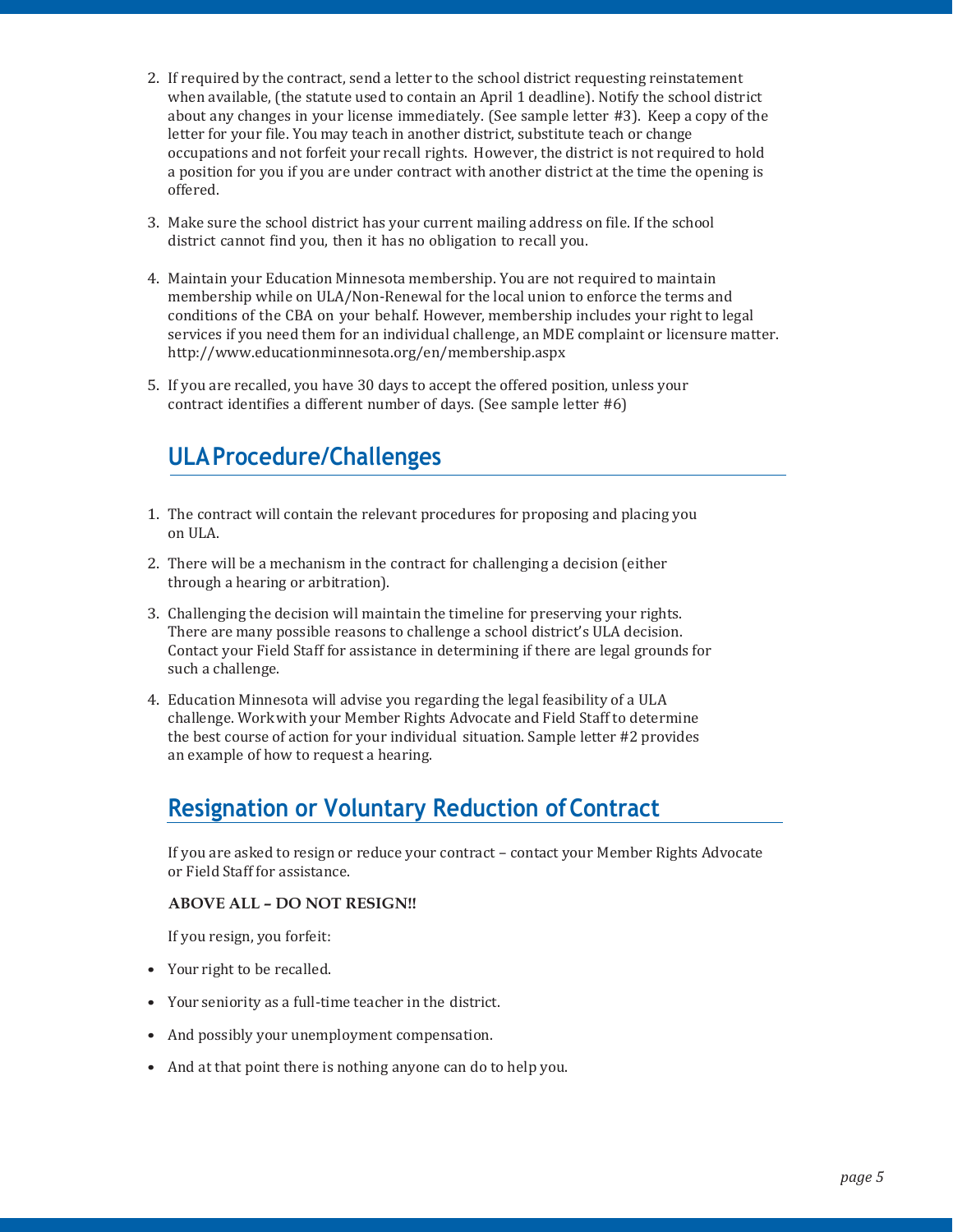## <span id="page-7-0"></span>**Other Considerations**

#### **Fringe Benefits:**

Medical, dental, disability, and term life insurance, or other benefits, are deferred benefits that you have already earned. You may be covered up to the beginning of the new school year. Check your contract for specific language.

The school district is legally required to notify you in writing about your COBRA rights.

This law allows you to carry your insurance another 18 months beyond the expiration date of the insurance by paying the full premium yourself (state and federal insurance laws).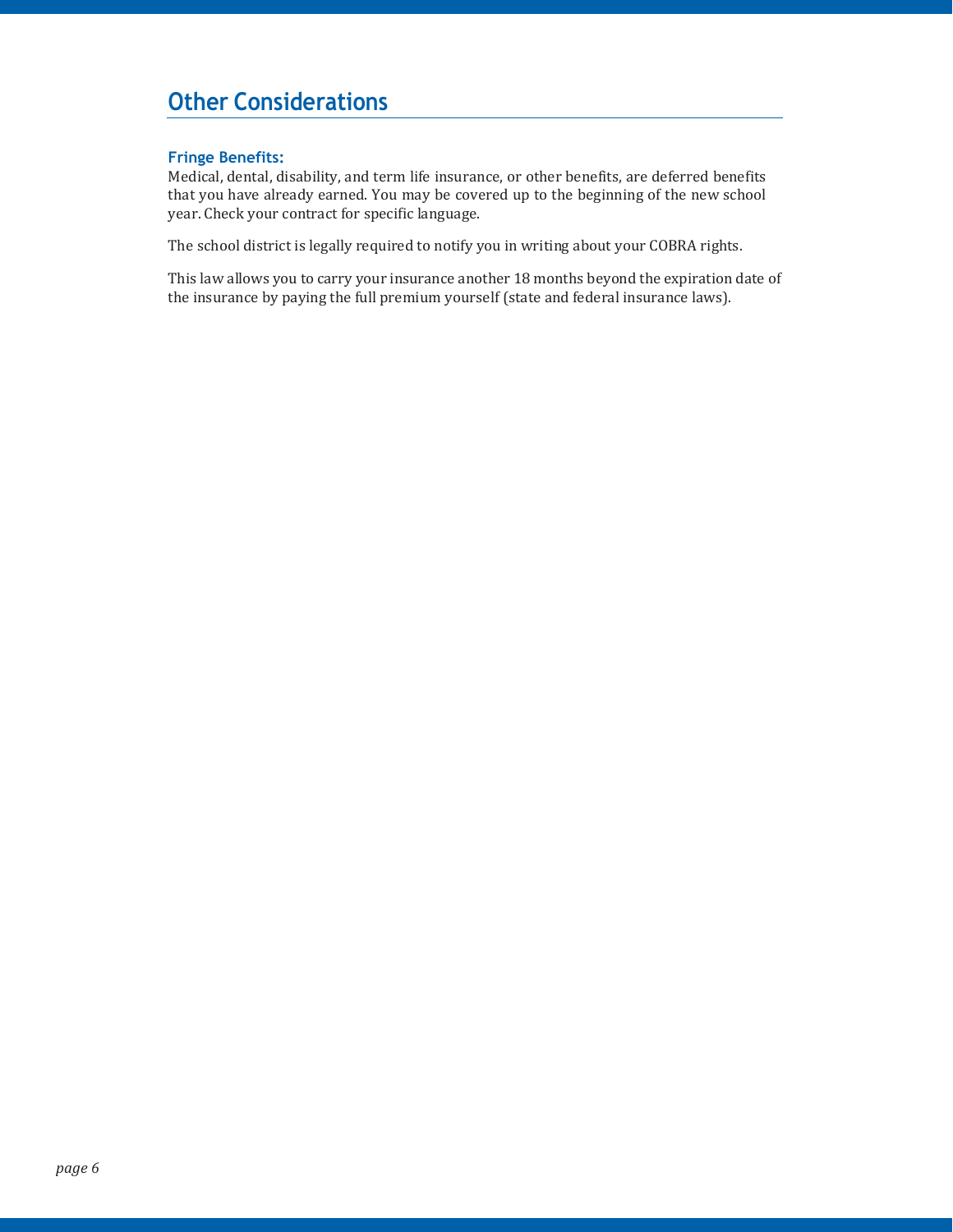## **ULA or NON-RENEWAL SAMPLE LETTERS**

### *Continuing Contract and Probationary Teachers*

| Sample | Subject                                                               |
|--------|-----------------------------------------------------------------------|
| #1     | Full-time teacher placed on ULA and accepting a part-time position    |
| #2     | Continuing contract teacher requesting a hearing                      |
| #3     | Letter to be sent to the district requesting consideration for recall |
| #4     | Probationary teacher's request for reasons for nonrenewal             |
| #5     | Rejection of reduced contract                                         |
| #6     | Letter accepting a recall offer                                       |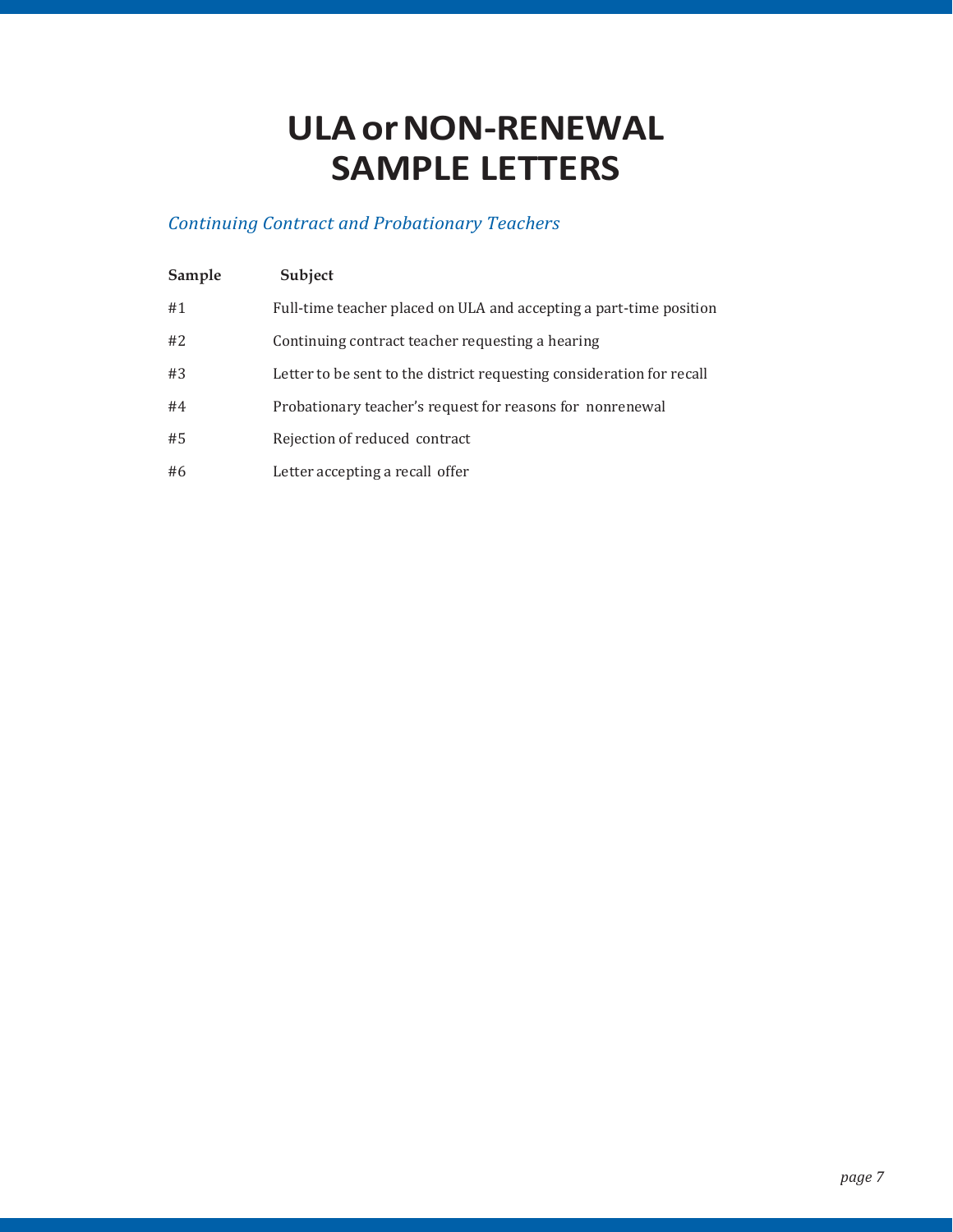### *Full-Time Teacher Placed on ULA and Accepting a Part-Time Position*

|                                                                                                                                                                                                                                    | Date                                                                                                                                                                                                                                                          |
|------------------------------------------------------------------------------------------------------------------------------------------------------------------------------------------------------------------------------------|---------------------------------------------------------------------------------------------------------------------------------------------------------------------------------------------------------------------------------------------------------------|
| <b>Board of Education</b><br>Independent School District No.                                                                                                                                                                       | ,Chairperson                                                                                                                                                                                                                                                  |
| <u> 1989 - Johann Barn, mars ann an t-Amhain Aonaich an t-Aonaich an t-Aonaich ann an t-Aonaich ann an t-Aonaich</u>                                                                                                               |                                                                                                                                                                                                                                                               |
| Dear <b>Dear Contract Contract Contract Contract Contract Contract Contract Contract Contract Contract Contract Contract Contract Contract Contract Contract Contract Contract Contract Contract Contract Contract Contract Co</b> |                                                                                                                                                                                                                                                               |
|                                                                                                                                                                                                                                    | I am accepting the (position fraction, i.e., 1/2)<br>teaching position with Independent School District No.<br>$\frac{1}{20}$ for the 20 $\frac{1}{20}$ - 20 $\frac{1}{20}$ school year.                                                                      |
| Sincerely,                                                                                                                                                                                                                         | My acceptance of this position should not be considered a waiver of my continuing<br>contract rights for reinstatement to any full-time position for which I am licensed or to<br>additional part-time positions which restore me to a 1.0 teaching position. |
| (Signature)                                                                                                                                                                                                                        |                                                                                                                                                                                                                                                               |
| cc:                                                                                                                                                                                                                                | Superintendent<br>, Education Minnesota Field Staff<br>Member Rights Advocate<br>, Local President                                                                                                                                                            |
| (Please retain a copy for your professional file)                                                                                                                                                                                  |                                                                                                                                                                                                                                                               |
|                                                                                                                                                                                                                                    |                                                                                                                                                                                                                                                               |
|                                                                                                                                                                                                                                    |                                                                                                                                                                                                                                                               |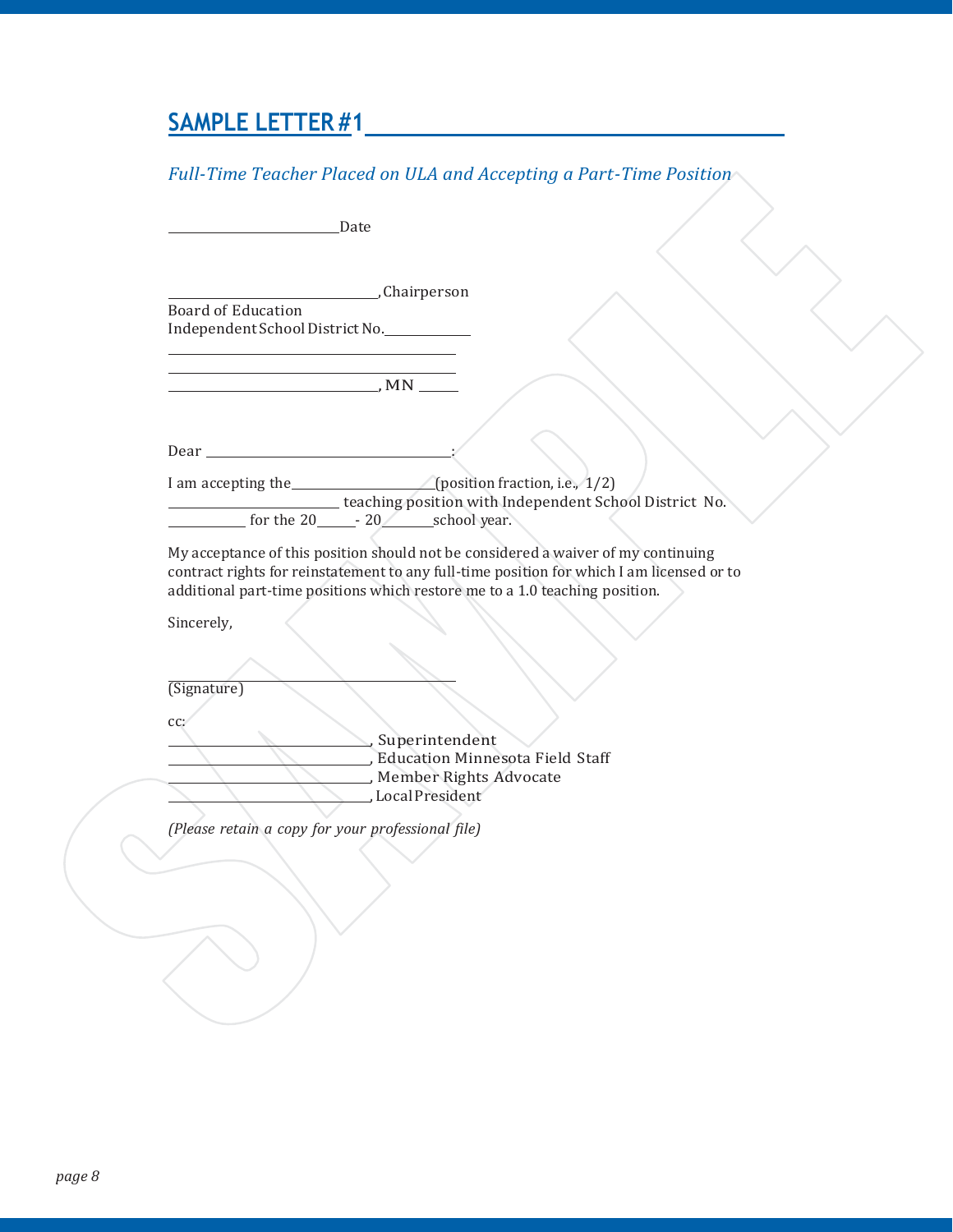If the contract provides for a hearing to challenge a ULA rather than arbitration, you need to individually make a request for a hearing to a Board Member with either a witness or a signed receipt to verify delivery OR send via certified mail with return receipt requested. The district may also designate another approved method to request such a hearing.

*Continuing Contract Teacher Requesting a Hearing on Proposed Unrequested Leave of Absence*

| Date                                                                                                                                                                                                    |
|---------------------------------------------------------------------------------------------------------------------------------------------------------------------------------------------------------|
|                                                                                                                                                                                                         |
| Board Member                                                                                                                                                                                            |
| <b>Board of Education</b><br>Independent School District No.                                                                                                                                            |
| M N                                                                                                                                                                                                     |
| Dear                                                                                                                                                                                                    |
| I hereby request a public hearing on the Board's proposal to terminate my employment and<br>place me on Unrequested Leave of Absence.                                                                   |
| I will be represented at the hearing by Education Minnesota. Please contact my<br>representative to arrange a mutually acceptable hearing date. My representative's address<br>and phone number follow: |
| , Education Minnesota Field Staff                                                                                                                                                                       |
| Field office address and phone number                                                                                                                                                                   |
| Sincerely,                                                                                                                                                                                              |
| cc:<br>, Superintendent                                                                                                                                                                                 |
| , Education Minnesota Field Staff<br><b>Local President</b>                                                                                                                                             |
| (Retain a copy for your professional file)                                                                                                                                                              |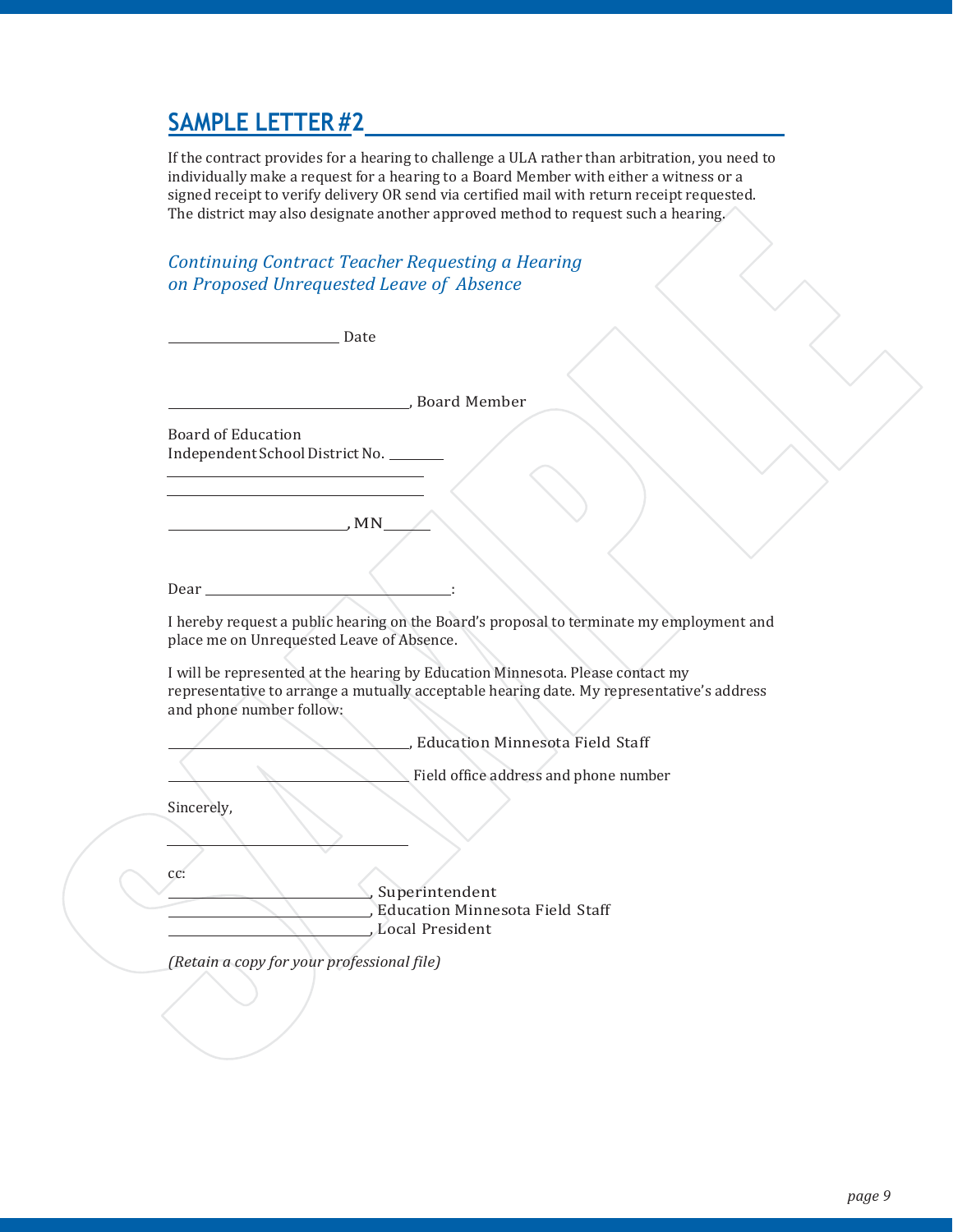Check your contract for required notification date. Under the former statute, the deadline was April 1 of any year.

#### *Annual Request for Reinstatement*

| Date                                                                                                                                                                          |
|-------------------------------------------------------------------------------------------------------------------------------------------------------------------------------|
|                                                                                                                                                                               |
| BoardChairperson<br><b>Board of Education</b><br>Independent School District No.                                                                                              |
| , MN                                                                                                                                                                          |
| Dear                                                                                                                                                                          |
| In compliance with the existing Master Contract, I wish to notify District No.<br>_that I<br>am prepared to return to work as a teacher for the 20______- 20_____school year. |
| I have had no change in licensure. (If the teacher has added credits or added another<br>license, BE SURE to mention this here instead of the previous statement.)            |
| Please send me any notices of current openings for which I am eligible for recall.                                                                                            |
| Thank you.                                                                                                                                                                    |
| Sincerely,                                                                                                                                                                    |
|                                                                                                                                                                               |
| (Signature)                                                                                                                                                                   |
|                                                                                                                                                                               |
| (Current Address)                                                                                                                                                             |
|                                                                                                                                                                               |
| cc:                                                                                                                                                                           |
| Superintendent                                                                                                                                                                |
| , Education Minnesota Field Staff<br>, Local President                                                                                                                        |
|                                                                                                                                                                               |

 $\overline{\phantom{a}}$ 

*(Retain a copy for your professional file)*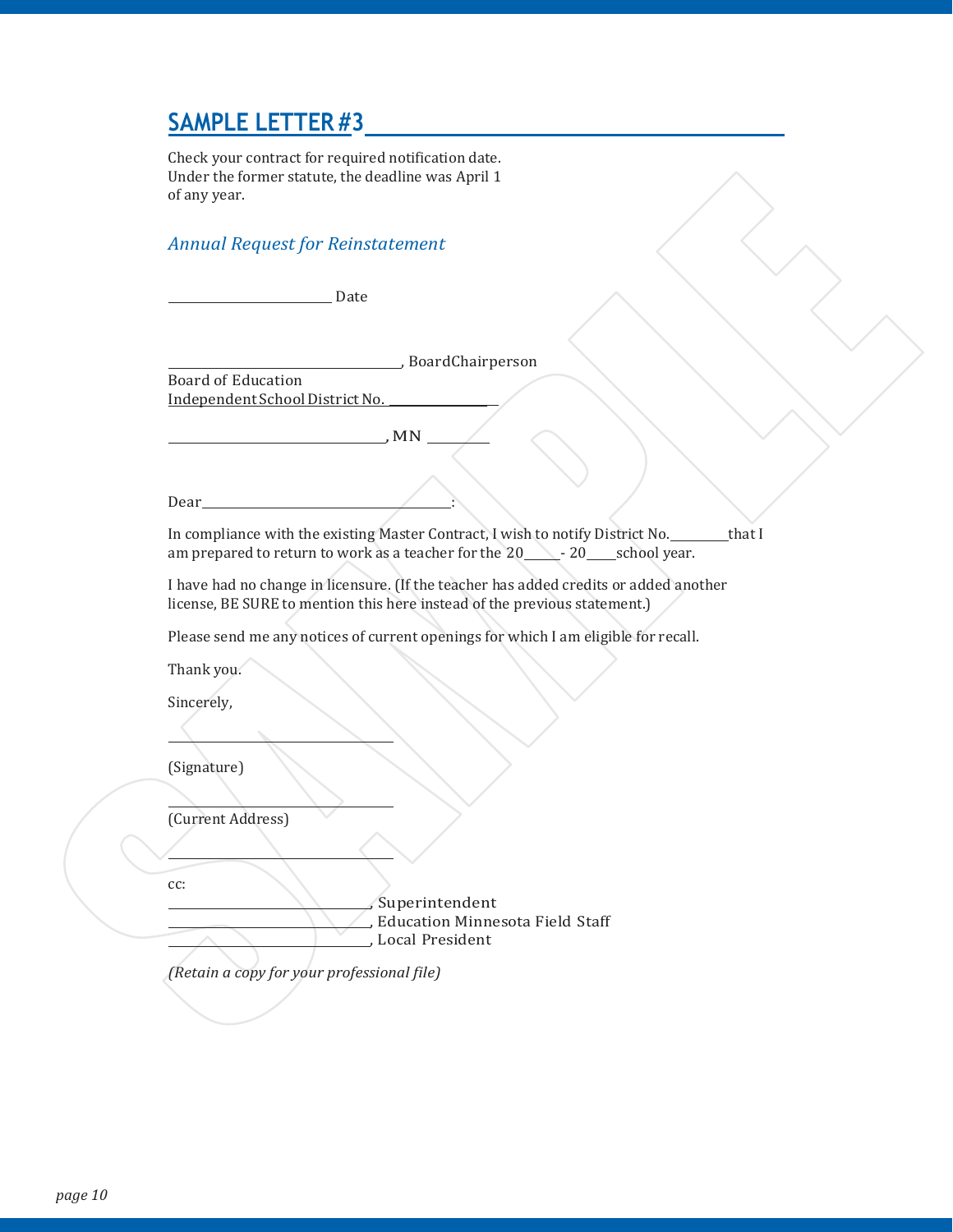Consult with Field Staff before sending this letter

#### *Probationary Teacher-Request for Reasons for Nonrenewal*

and Date

, BoardChairperson

Board of Education Independent School District No.

Dear : and the state of the state of the state of the state of the state of the state of the state of the state of the state of the state of the state of the state of the state of the state of the state of the state of the

According to the letter I received from

 $, MN$ 

on knowledge that the school year 20  $\sim$ 20 with Independent School District No.

Under Minnesota Statutes § 122A.40, Subd. 5, the School Board shall give any teacher whose contract it declines to renew for the following school year written notice to that effect before July 1. If the teacher requests reasons for any nonrenewal of a teaching contract, the School Board shall give the teacher its reason in writing within ten (10) days after receiving such request.

I hereby request the reasons that my contract is not being renewed.

Sincerely,

(Signature)

(Current Address)

cc:

, Superintendent , Education Minnesota Field Staff , Local President

*(Retain a copy for your professional file)*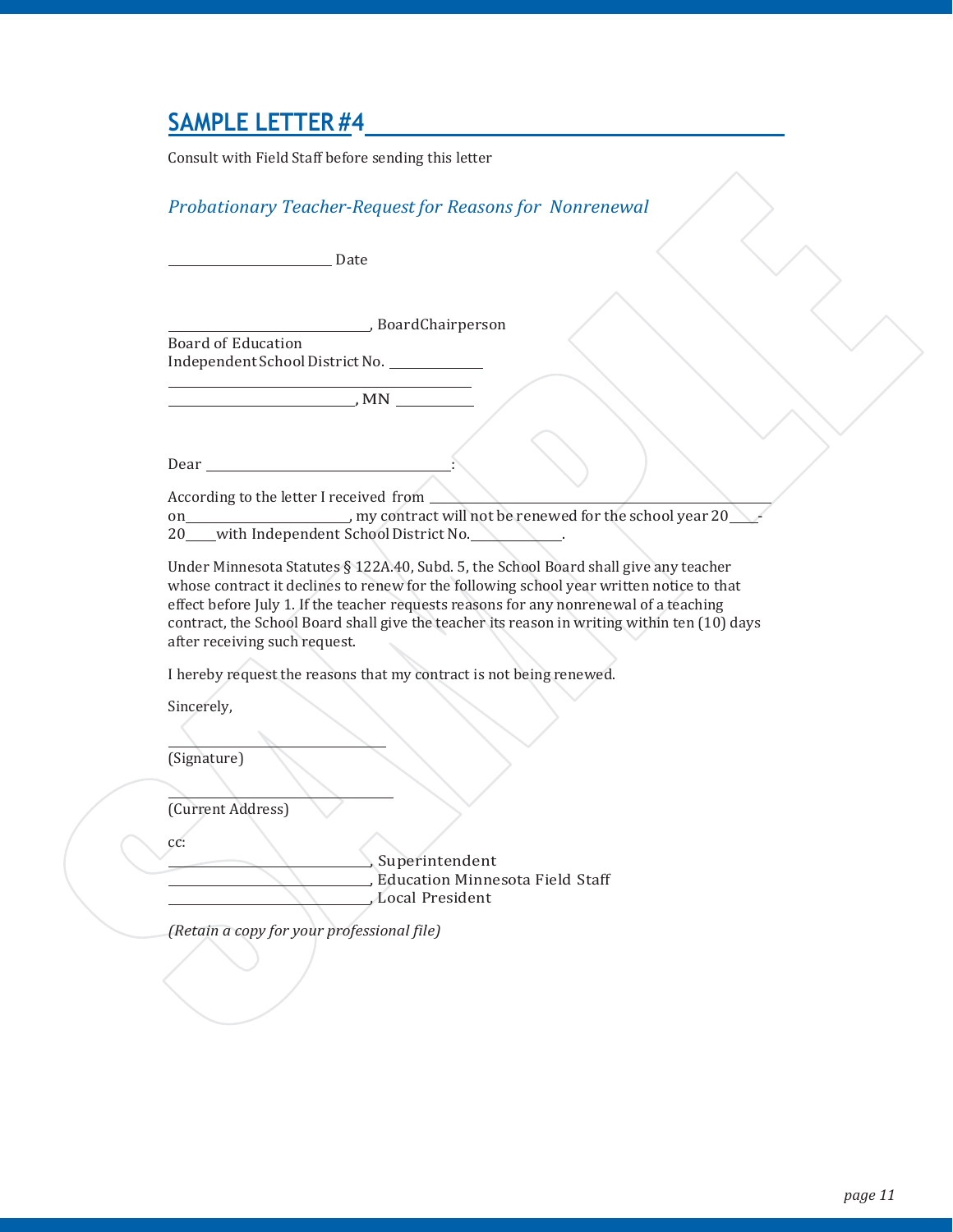\*Make sure that your contract language gives you the right to decline a part-time position and that you are not waiving any rights to future positions before you send this letter.

### *Rejection of Reduced Contract Accepting Unrequested Leave Status*

|                                                                         | Date                                                                                                                                                                                                                                                                                                           |
|-------------------------------------------------------------------------|----------------------------------------------------------------------------------------------------------------------------------------------------------------------------------------------------------------------------------------------------------------------------------------------------------------|
|                                                                         |                                                                                                                                                                                                                                                                                                                |
| <b>Board of Education</b><br>Independent School District No. __________ | Chairperson                                                                                                                                                                                                                                                                                                    |
| $M_N$                                                                   |                                                                                                                                                                                                                                                                                                                |
|                                                                         |                                                                                                                                                                                                                                                                                                                |
|                                                                         |                                                                                                                                                                                                                                                                                                                |
|                                                                         | $\frac{1}{2}$ for the schoolyear 20 $\frac{1}{2}$ - 20 $\frac{1}{2}$ .                                                                                                                                                                                                                                         |
|                                                                         | With regret, I decline the $\qquad \qquad$ (insert fraction of time, i.e., $1/3$ )<br>and accept placement on unrequested leave of absence for my full FTEs. I understand that I<br>am entitled to five (5) years of recall rights to that position.<br>I have enjoyed my teaching experience with the _______ |
|                                                                         | School District and hope that I can return to employment here soon.                                                                                                                                                                                                                                            |
| Sincerely,                                                              |                                                                                                                                                                                                                                                                                                                |
|                                                                         |                                                                                                                                                                                                                                                                                                                |
| (Signature)                                                             |                                                                                                                                                                                                                                                                                                                |
| cc:                                                                     |                                                                                                                                                                                                                                                                                                                |
|                                                                         | _, Superintendent                                                                                                                                                                                                                                                                                              |
|                                                                         | , Education Minnesota Field Staff<br>Local President                                                                                                                                                                                                                                                           |
|                                                                         |                                                                                                                                                                                                                                                                                                                |
| (Retain a copy for your professional file)                              |                                                                                                                                                                                                                                                                                                                |
|                                                                         |                                                                                                                                                                                                                                                                                                                |
|                                                                         |                                                                                                                                                                                                                                                                                                                |

 $\overline{\mathcal{E}}$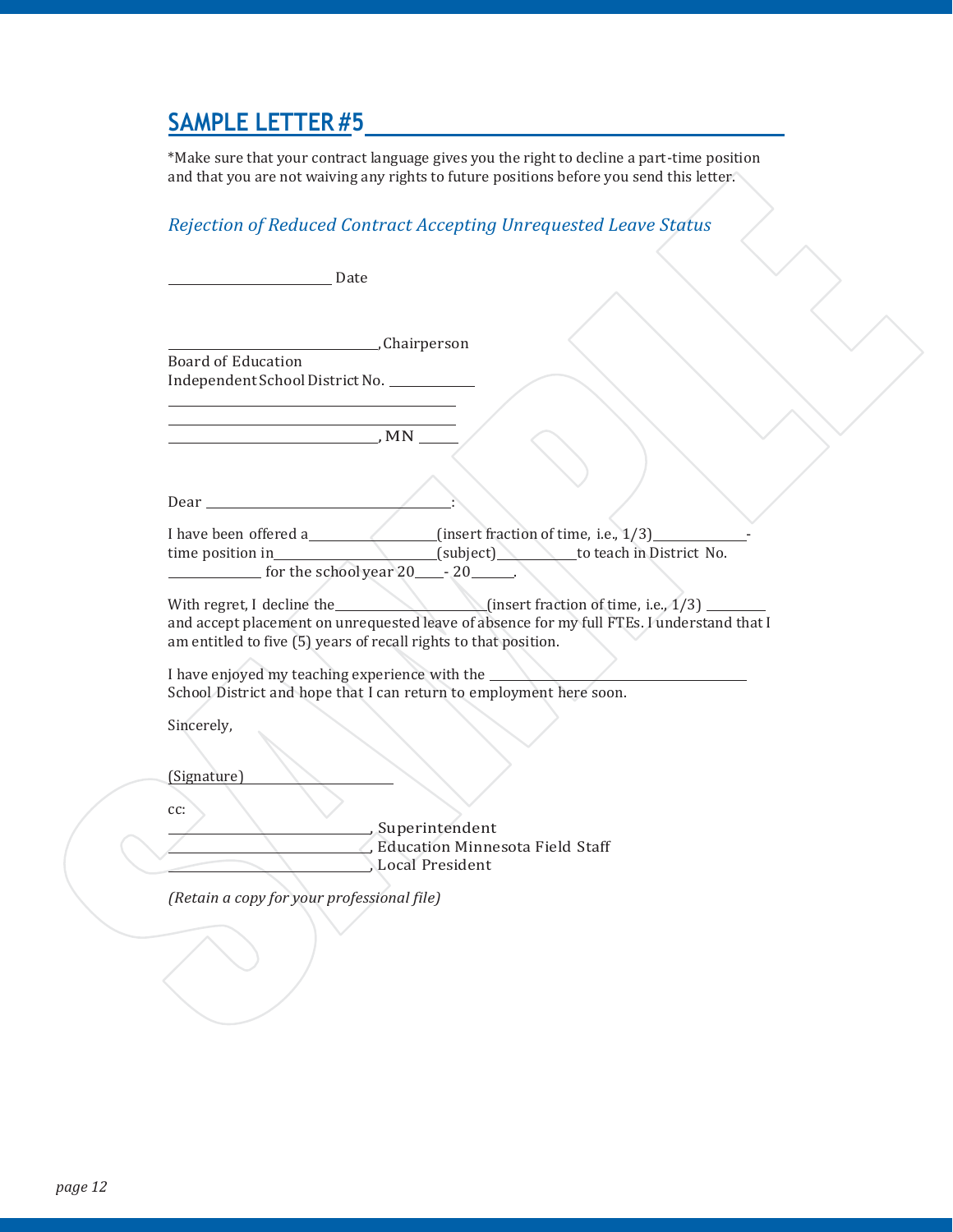\*Make sure that your contract language gives you the right to accept a part-time position and that you are not waiving any rights to future before you send this letter.

| <b>Accepting Recall Offer</b>                                                                                                                                                     |             |                                                      |           |
|-----------------------------------------------------------------------------------------------------------------------------------------------------------------------------------|-------------|------------------------------------------------------|-----------|
|                                                                                                                                                                                   |             |                                                      |           |
| Date Date                                                                                                                                                                         |             |                                                      |           |
|                                                                                                                                                                                   |             |                                                      |           |
|                                                                                                                                                                                   | Chairperson |                                                      |           |
| <b>Board of Education</b>                                                                                                                                                         |             |                                                      |           |
| Independent School District No.                                                                                                                                                   |             |                                                      |           |
|                                                                                                                                                                                   |             |                                                      |           |
| $-MN$ $\qquad \qquad \ldots$                                                                                                                                                      |             |                                                      |           |
|                                                                                                                                                                                   |             |                                                      |           |
|                                                                                                                                                                                   |             |                                                      |           |
| I have received a recall notice for a______F.T.E. position in___________                                                                                                          |             |                                                      | (subject) |
|                                                                                                                                                                                   |             |                                                      |           |
| I am accepting the F.T.E. teaching position with Independent School District No.                                                                                                  |             |                                                      |           |
| $\frac{1}{20}$ for the 20 $\frac{20}{20}$ school year.                                                                                                                            |             |                                                      |           |
| (If the recall is for less than full-time, include the following paragraph)                                                                                                       |             |                                                      |           |
|                                                                                                                                                                                   |             |                                                      |           |
| My acceptance of this position should not be considered a waiver of my continuing<br>contract rights guaranteed by Minnesota Statutes for reinstatement to any full-time position |             |                                                      |           |
| for which I am licensed or to additional part-time positions which restore me to a 1.0                                                                                            |             |                                                      |           |
| teaching position.                                                                                                                                                                |             |                                                      |           |
| Sincerely,                                                                                                                                                                        |             |                                                      |           |
|                                                                                                                                                                                   |             |                                                      |           |
| (Signature)                                                                                                                                                                       |             |                                                      |           |
| $cc$ :                                                                                                                                                                            |             |                                                      |           |
|                                                                                                                                                                                   |             | , Superintendent                                     |           |
|                                                                                                                                                                                   |             | , Education Minnesota Field Staff<br>Local President |           |
|                                                                                                                                                                                   |             |                                                      |           |
| (Retain a copy for your professional file)                                                                                                                                        |             |                                                      |           |
|                                                                                                                                                                                   |             |                                                      |           |
|                                                                                                                                                                                   |             |                                                      |           |
|                                                                                                                                                                                   |             |                                                      |           |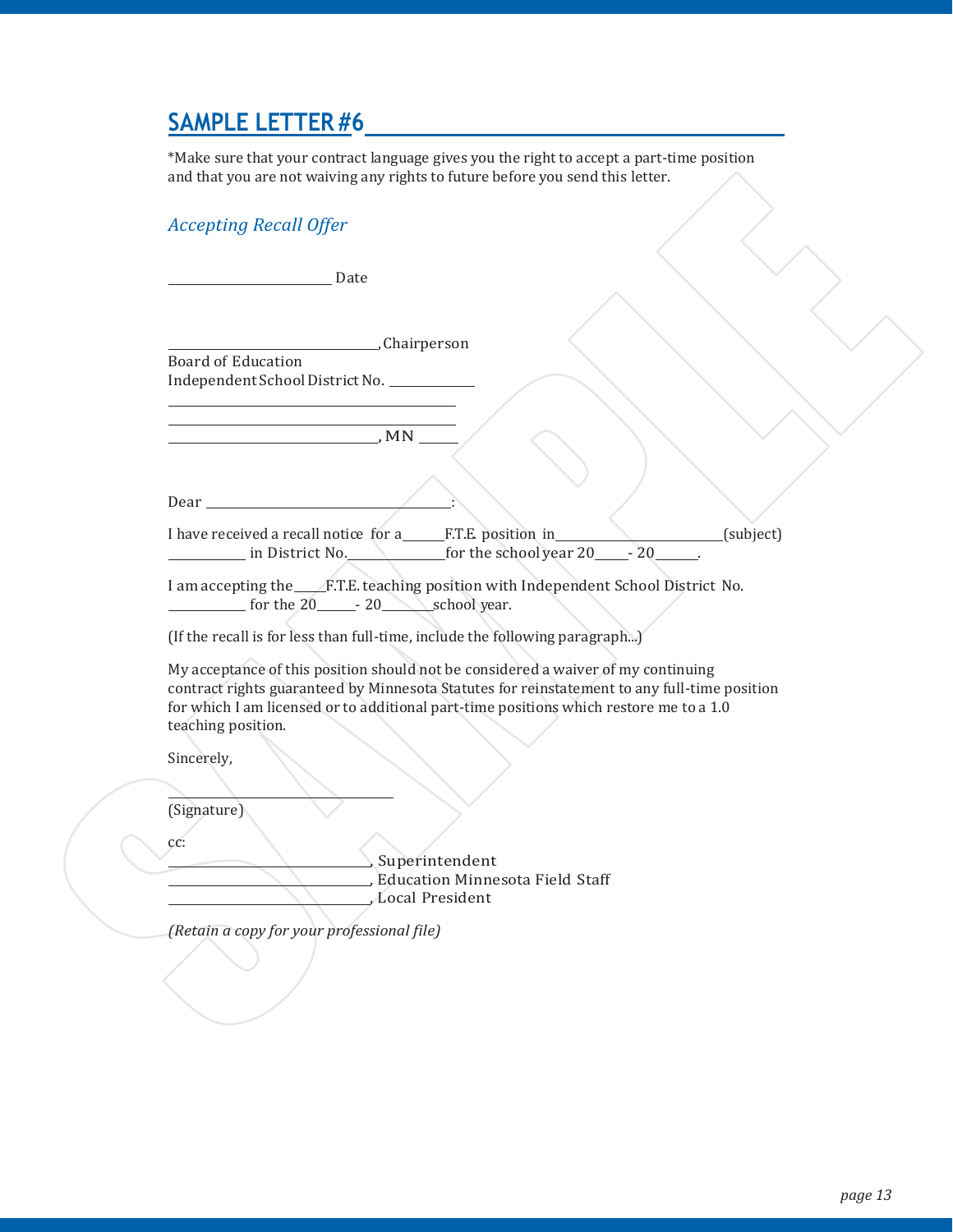## **UNEMPLOYMENT INSURANCE/** *Minnesota CareerForce* **INFORMATION**

The following is information that eligible teachers should be aware of in regard to filing for Unemployment Insurance this year:

- 1. Teachers who have been terminated or placed on unrequested leave are eligible immediately after the school term has been completed. Drawing summer checks does not remove eligibility. Individuals may not apply until they are out of work (end of school year).
- 2. Be aware resignation may impact eligibility. Determination is on a case-by-case basis.
- 3. Unemployment Insurance--where to apply: [www.uimn.org o](http://www.uimn.org/)r by phone 651-296-3644 (Twin Cities area) or 1-877-898-9090 (Greater Minnesota). The applicant self-service system is available Monday through Friday, 6:00 am to 6:00 pm.

*Call UI Customer Service whenever you have questions about your benefits:* Monday through Friday, 8 a.m. to 4:30 p.m.

#### *To talk to a representative:*

Enter your Social Security number and password followed by the # sign (if you do not have a benefit account press 2 after you enter your Social Security number, then press 0);

- 1. Press 2 for other options;
- 2. Press 3 for answers to commonly asked questions or to speak with a representative;
- 3. Press 0 to speak to a representative.
- 4. Information needed for filing:
	- a) Social Security Number
	- b) Name of employer School District Number
	- c) Letter of termination or unrequested leave letter
	- d) Driver license number or other state government ID number
	- e) Employment History for the past 18 months
	- f) Union name/number
	- g) Bank account number-if choosing direct deposit
	- h) Mailing address, telephone number, birth date
	- i) If you were in the military in the last 18 months, you will need information from your DD-214 member 4

\*see How to Apply for Unemployment Insurance Benefits brochure

http://www.uimn.org/ui/HowToApplyForUI.pdf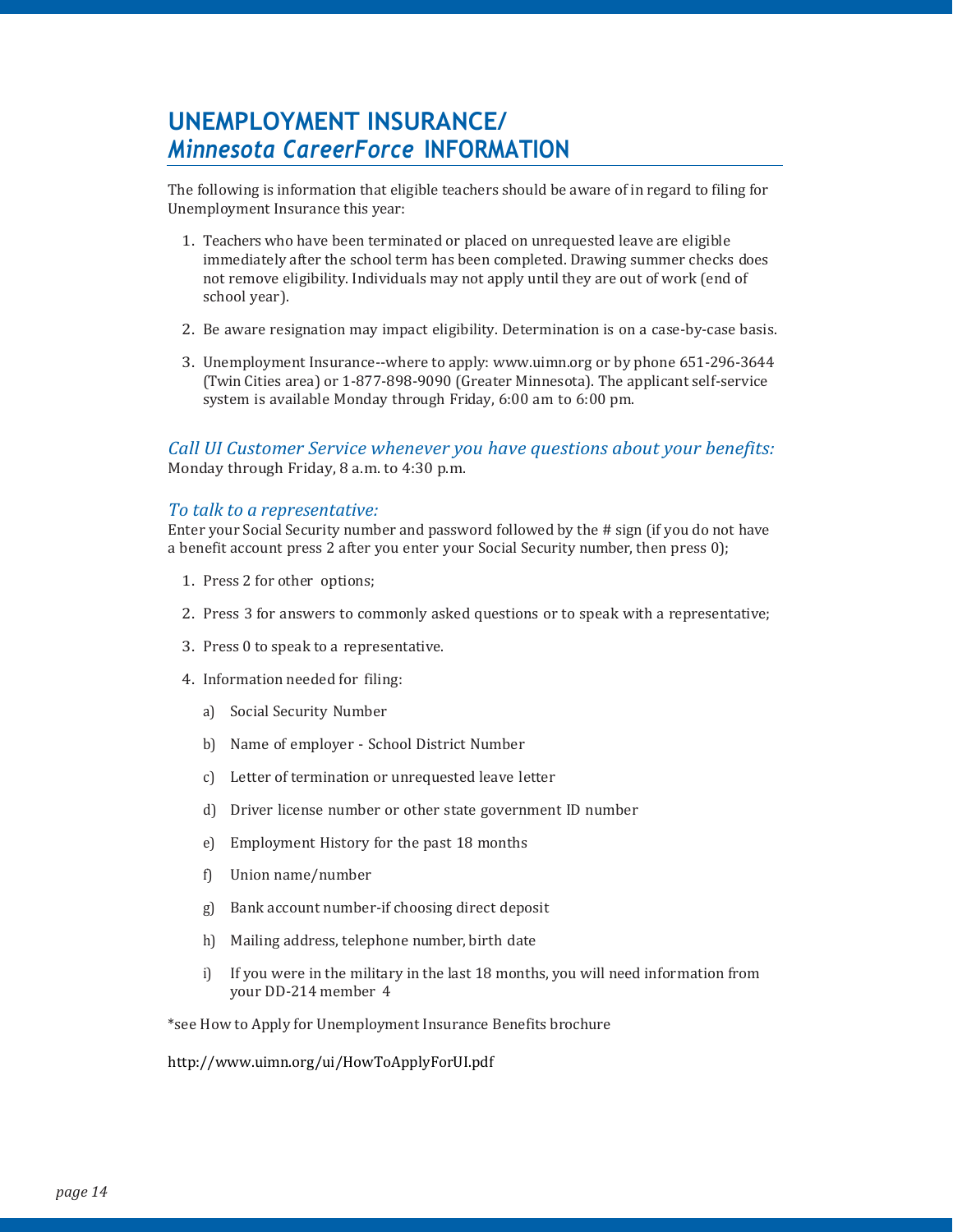#### *Minnesota CareerForce*

#### **www.careerforcemn.com/locations**

CareerForce is a collaborative partnership between the Department of Employment and Economic Development, the Minnesota Association of Workforce Boards, and the Governor's Workforce Development Board. CareerForce and its partners provide a wide range of career development and talent services. Information about Minnesota CareerForce locations and resources in your community is available on the website.



## <span id="page-16-0"></span>**RESOURCE INFORMATION**

Minnesota's Career Resource

#### *Bridge to Benefits Minnesota*

#### **<http://mn.bridgetobenefits.org/Home2.html>**

Bridge to Benefits is a multi-state project by Children's Defense Fund Minnesota to improve the well-being of families and individuals by linking them to public work support programs and tax credits.

#### *Dislocated Worker Programs*

#### **[www.PositivelyMinnesota.com/dw](http://www.positivelyminnesota.com/dw)**

The Dislocated Worker Program offers free services to help eligible individuals find suitable re-employment—and help take the stress and uncertainty out of the process.

#### *Internet System for Education and Employment Knowledge (ISEEK)* **[www.iseek.org](http://www.iseek.org/)**

ISEEK is an internet system for education and employment information. It links to information on school programs, training, occupations, skill requirements and job openings.

#### *Minnesota Works*

#### **[www.MinnesotaWorks.net](http://www.minnesotaworks.net/)**

You will be able to upload or copy and paste resumes into Minnesota- Works.net and job shoppers will be able to place their top jobs in a 'shopping cart.' You will also be able to: See a list of the jobs applied for online; save job orders to a list for reviewing later; and, maintain multiple resumes.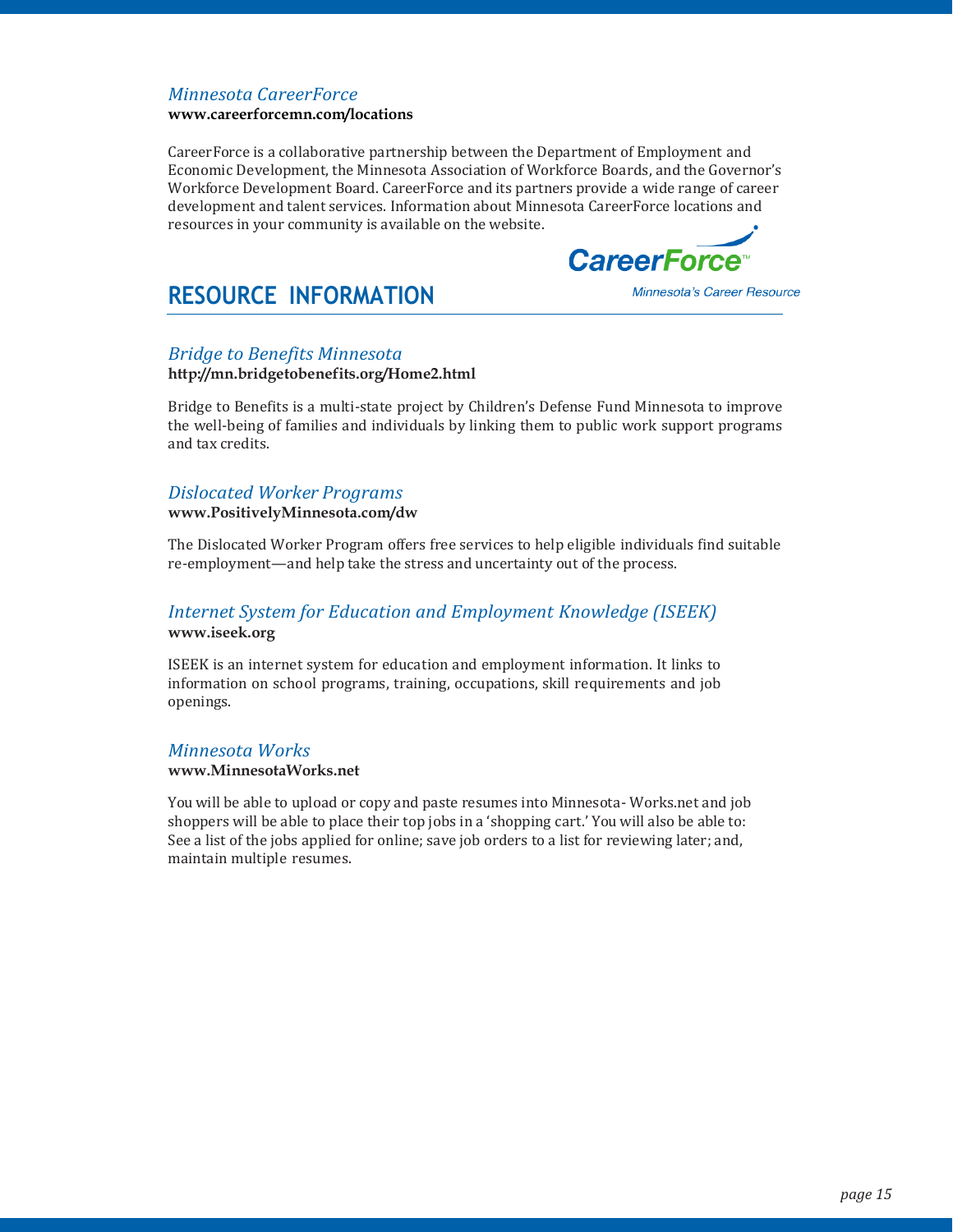## **Unrequested Leave of Absence (ULA) / Non-Renewal Investigative Form – for Teachers**

| Name: Name and the second state of the second state of the second state of the second state of the second state of the second state of the second state of the second state of the second state of the second state of the sec |  |  |  |  |
|--------------------------------------------------------------------------------------------------------------------------------------------------------------------------------------------------------------------------------|--|--|--|--|
| School: <u>Alexander School</u>                                                                                                                                                                                                |  |  |  |  |
|                                                                                                                                                                                                                                |  |  |  |  |
|                                                                                                                                                                                                                                |  |  |  |  |
| Are you a member of Education Minnesota? Yes______                                                                                                                                                                             |  |  |  |  |
| Are you a full-time or part-time teacher? Full-time______Part-time________%                                                                                                                                                    |  |  |  |  |
| Describe your position/title - attach a current schedule if available:                                                                                                                                                         |  |  |  |  |
| Are you a probationary or a continuing contract teacher? _______________________                                                                                                                                               |  |  |  |  |
|                                                                                                                                                                                                                                |  |  |  |  |
| Teaching experience in another Minnesota School District?________________________                                                                                                                                              |  |  |  |  |
| Where: Where a contract the contract of the contract of the contract of the contract of the contract of the contract of the contract of the contract of the contract of the contract of the contract of the contract of the co |  |  |  |  |
|                                                                                                                                                                                                                                |  |  |  |  |
|                                                                                                                                                                                                                                |  |  |  |  |
| Date of written notification of ULA/Non-Renewal ______________                                                                                                                                                                 |  |  |  |  |
| Date hearing requested ______________                                                                                                                                                                                          |  |  |  |  |
|                                                                                                                                                                                                                                |  |  |  |  |

Note to MRA – attach the following documents to this form:

- 1. Copy of this teacher's license from the website: [http://education.state.mn.us](http://education.state.mn.us/)
- 2. Copy of any letters this teacher has received from the school district about ULA/Non-Renewal
- 3. Copy of School Board minutes referencing this teacher
- 4. Any documents relating to placement on ULA or Non-Renewal
- 5. Copy of letter requesting a hearing
- 6. Seniority list and licensing areas
- 7. Contract
- 8. Current teaching assignments